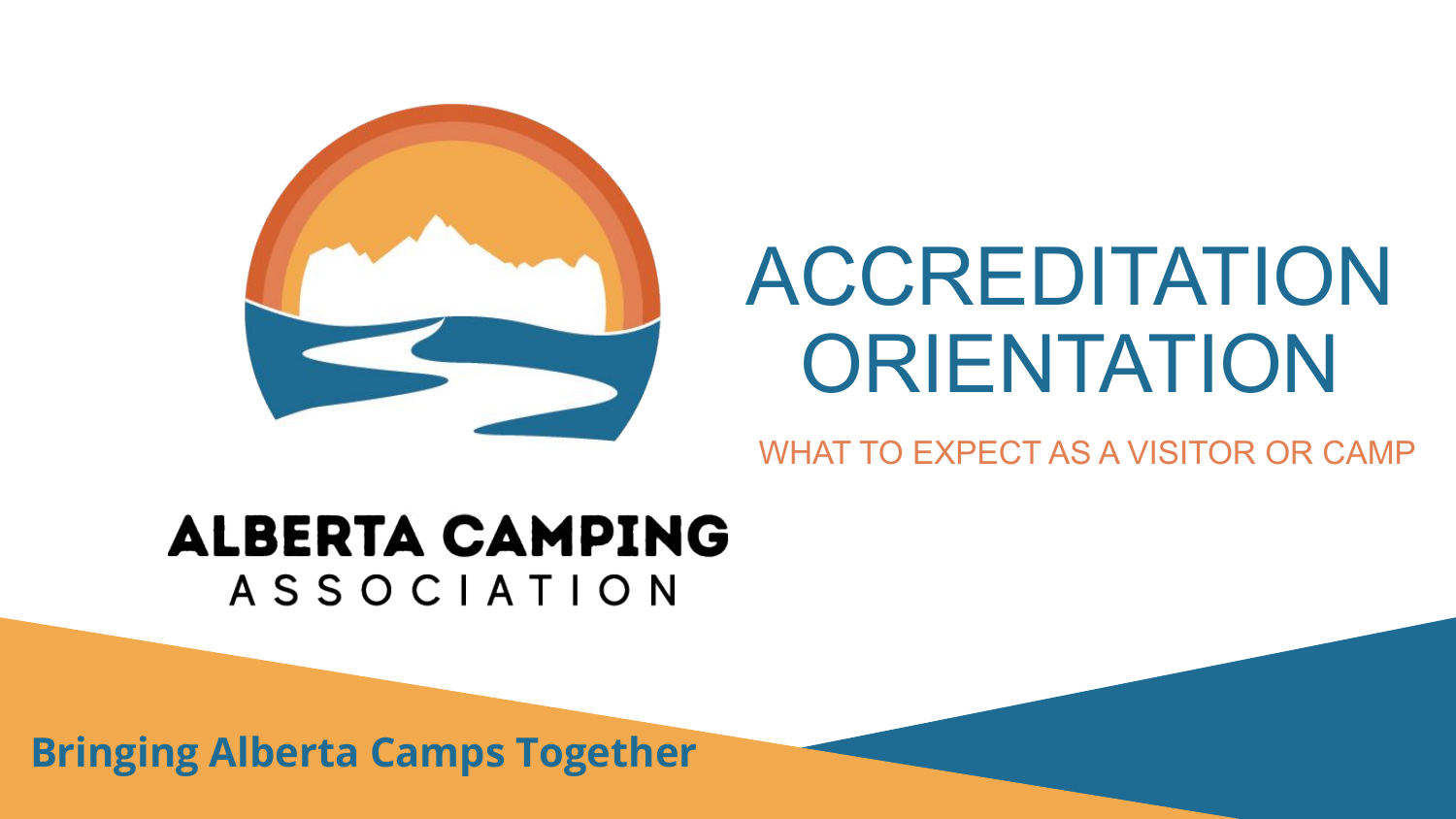

# ACCREDITATION VISIT HOSTS

- Each camp to be visited will have a representative (Director, Board member or other leadership personnel) to host the visitors
- The Visit Host will:
	- Provide a tour of the site
	- Answer questions about how the camp is meeting each standard
	- Share their ideas for visitors to bring back to their site
	- Learn from the visitors ideas for improvement
	- Develop a greater familiarity with the ACA Standards
	- Be the initial contact person for post-visit follow-up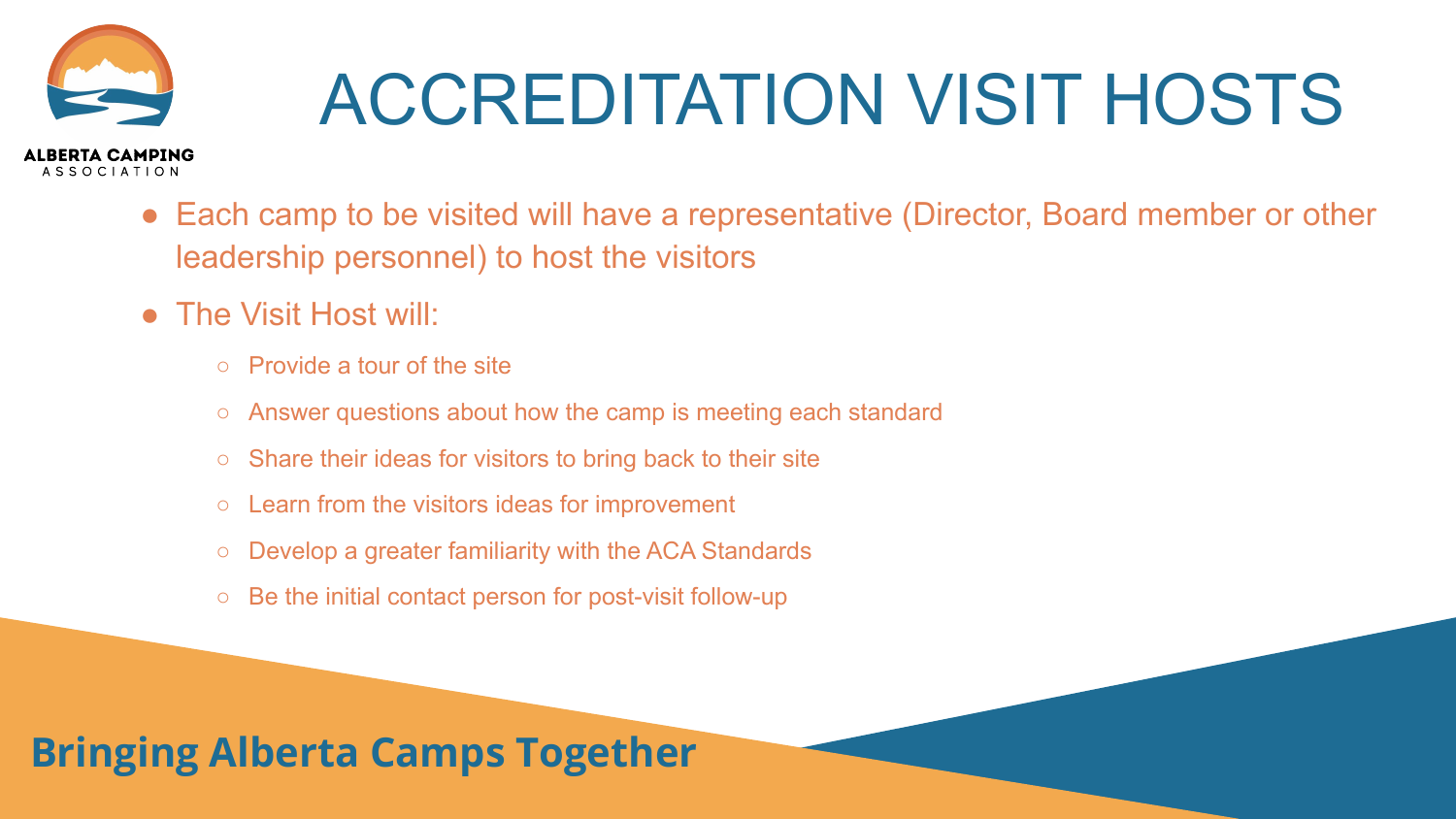

# ACCREDITATION VISITORS

- Every camp being accredited this year will be visited by a team of 2 visitors
	- One of our ACA Staff Members (including summer Accreditation Coordinators) or Board Members will serve as the Primary Visitor.
	- We are looking for volunteers to serve as Secondary Visitors
- Visitors will have the opportunity to:
	- See another camp's site
	- $\circ$  Provide feedback on how the camp is doing different things
	- Share their ideas for improvement
	- $\circ$  Learn from the host camp ideas to bring back to their site
	- Develop a greater familiarity with the ACA Standards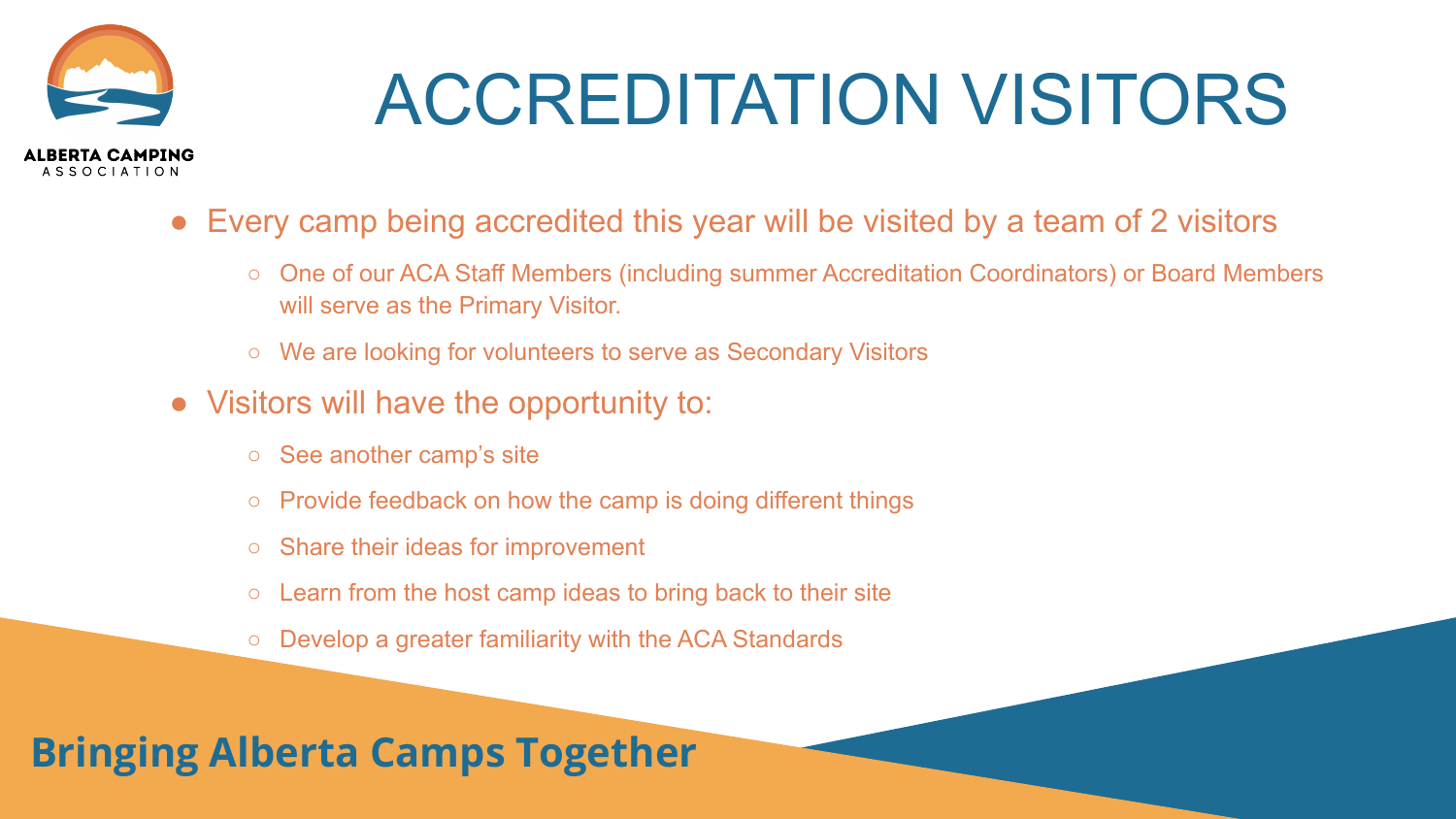

## THE ACCREDITATION PROCESS

**ALBERTA CAMPING ASSOCIATION** 

| <b>Timeline</b> | <b>Step</b>                                                                            |
|-----------------|----------------------------------------------------------------------------------------|
| January 31      | <b>Camps receive Notice of Visit</b>                                                   |
| Feb 28/29       | Camps Select their Preferred Visit Dates and ACA Staff Schedule Visits                 |
| <b>March</b>    | Volunteers sign up to be secondary Visitors                                            |
| <b>May 31</b>   | Deadline for submitting documents for Review                                           |
| May/June        | ACA Summer staff will review documents                                                 |
| June-August     | Visits will occur, reports submitted to S&A Chair                                      |
| September       | S&A Committee will review visit reports                                                |
| October         | Fully compliant camps will be approved by ACA Board                                    |
| October         | Non-compliant camps will be sent a letter indicating areas the they need to work<br>on |
| <b>Dec 31</b>   | Deadline for non-compliant camps to submit compliance affirmations                     |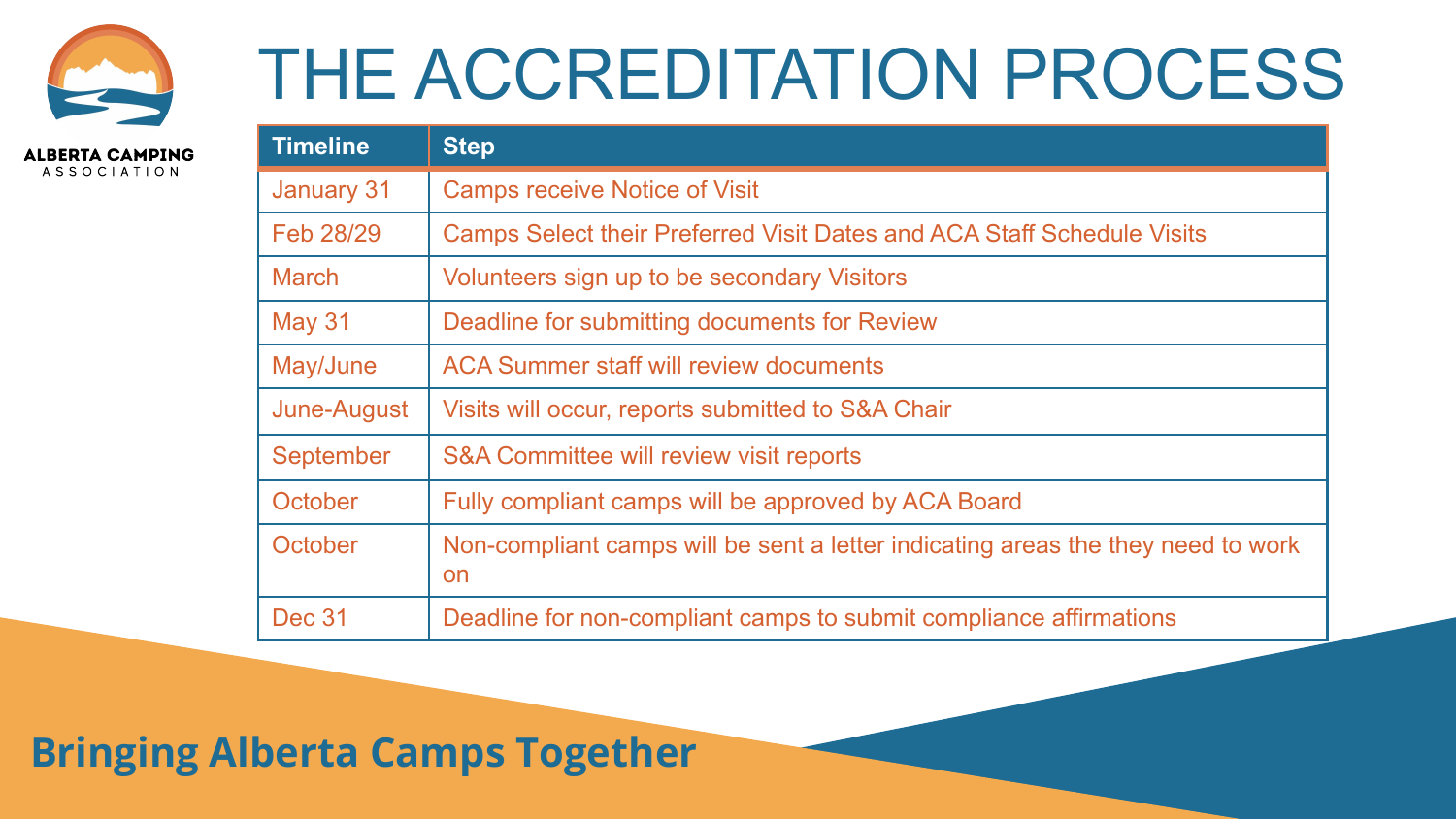# Preparing for your Visit - Host Camp

Once your camp has been notified of your upcoming visit, you will need to fill out the online form selecting your preferred visit dates. ACA Staff will then select the best option and arrange for visitors.

ALBERTA CAMPING **ASSOCIATION** 

You should prepare for your visit by going through the most current revision of the standards manual (updates are made by the end of March after any changes are approved at the AGM). Ensure that you know where /how to verify each standard.

You will see that the manual indicates how a standard is verified. For any standards listed as "Documentation" you will need to send files showing these items to accreditation@albertacamping.com.

Prepare for the day of your visit by ensuring you have the full 4 hours to be with the visitors. Be prepared to take the visitors on a full tour of your site.

You should also have all of the documents you sent ahead of time handy in case the visitors have any questions.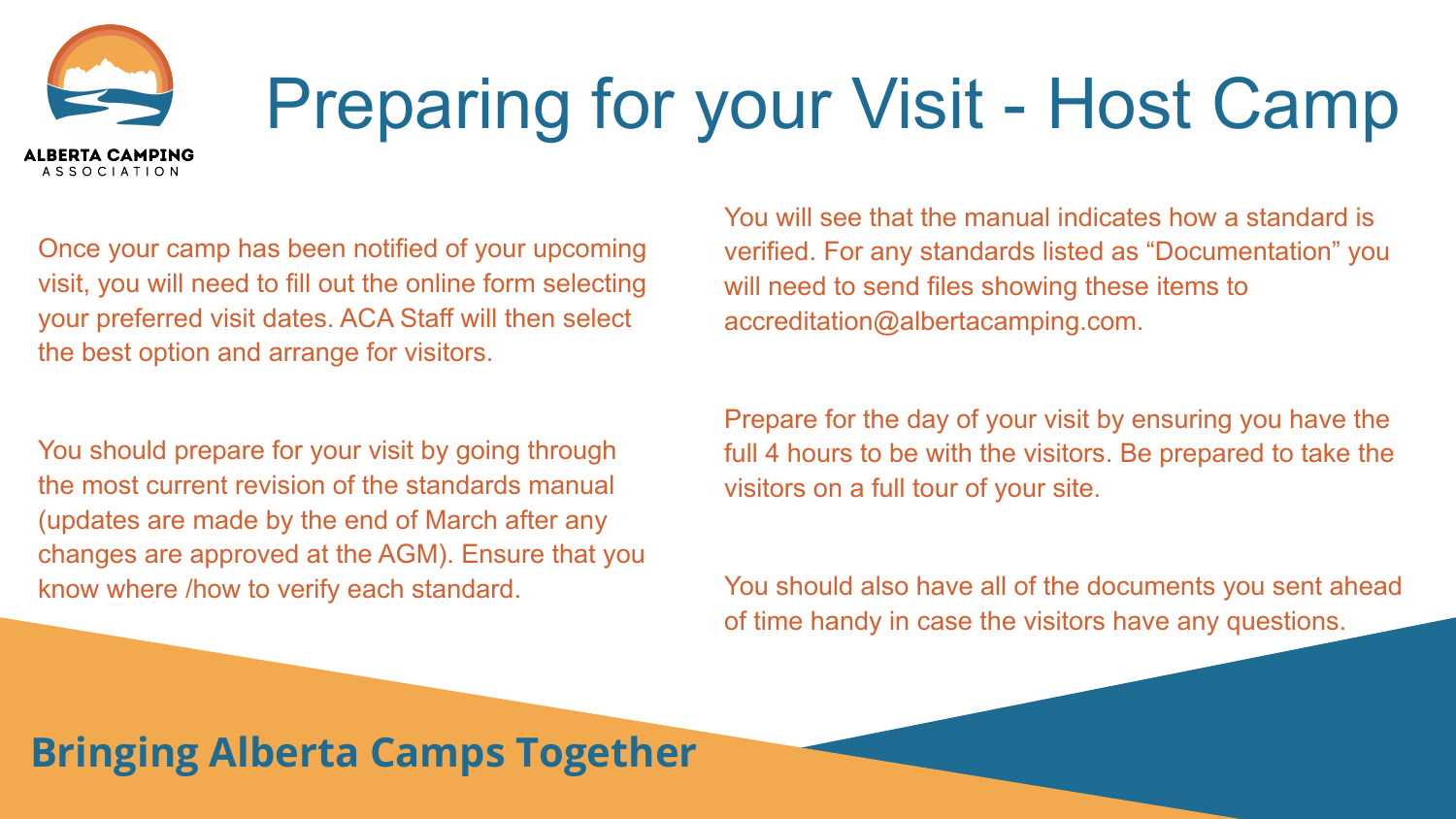

# ACCREDITATION DOCUMENTS

Camps will be asked to submit documents pertaining to the standards by May 31

These documents will be reviewed by ACA staff.

The staff will make notes on the Manual/Accreditor Tool of any documents items requiring follow up during the visit.

Any items missing from the document checklist will need to be reviewed during the visit.

Note that some document items will also have site-visit components.

Documents will not be retained after the camp's accreditation is approved by the board. Unless the camp agrees to provide them as examples.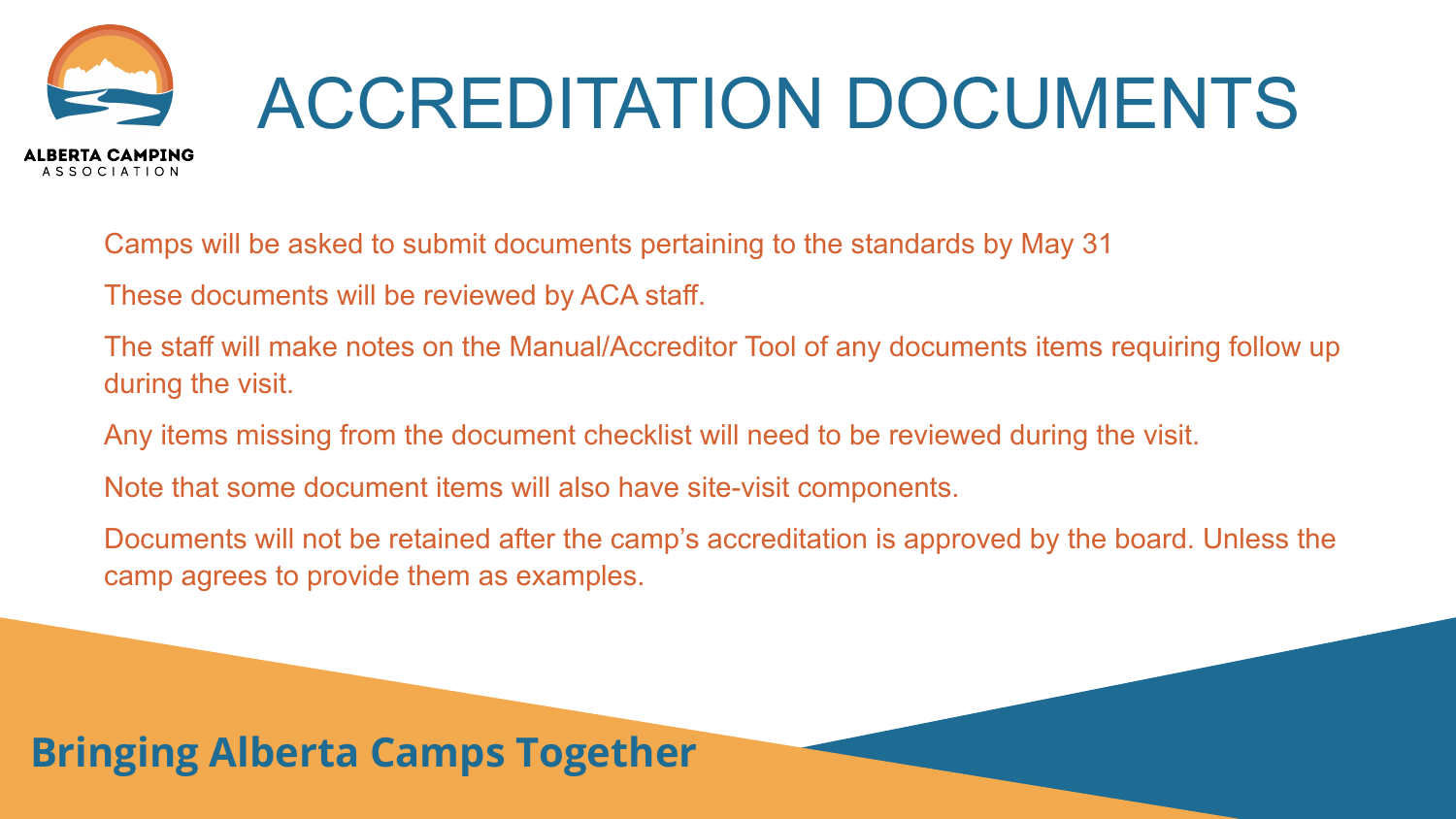

# ACCREDITATION DOCUMENTS

● Policies Manual

- Operations/Procedures Manual
- Program Manuals outlining operations of each program area
- Strategic Plan / Masterplan
- Promotional brochures/material
- Registration form (for campers)
	- blank Medical form (for campers)
	- blank Registration confirmation package (sent to registered campers)
	- Sign-in form upon arrival (may be just medical update)
- Staff & Volunteer Hiring/Screening Policy manual including....
	- detailed job descriptions
	- $\circ$  application form  $\sim$  blank
	- $\circ$  screening record form (references, police check, etc.)  $\sim$ blank
	- $\circ$  hiring confirmation/contract  $\sim$  blank
	- $\circ$  medical form  $\sim$  blank
	- Staff Training Manual
- Insurance certificate (summary page(s))
- Workers Compensation Board summary page
- Critical Incident reporting form  $\sim$  blank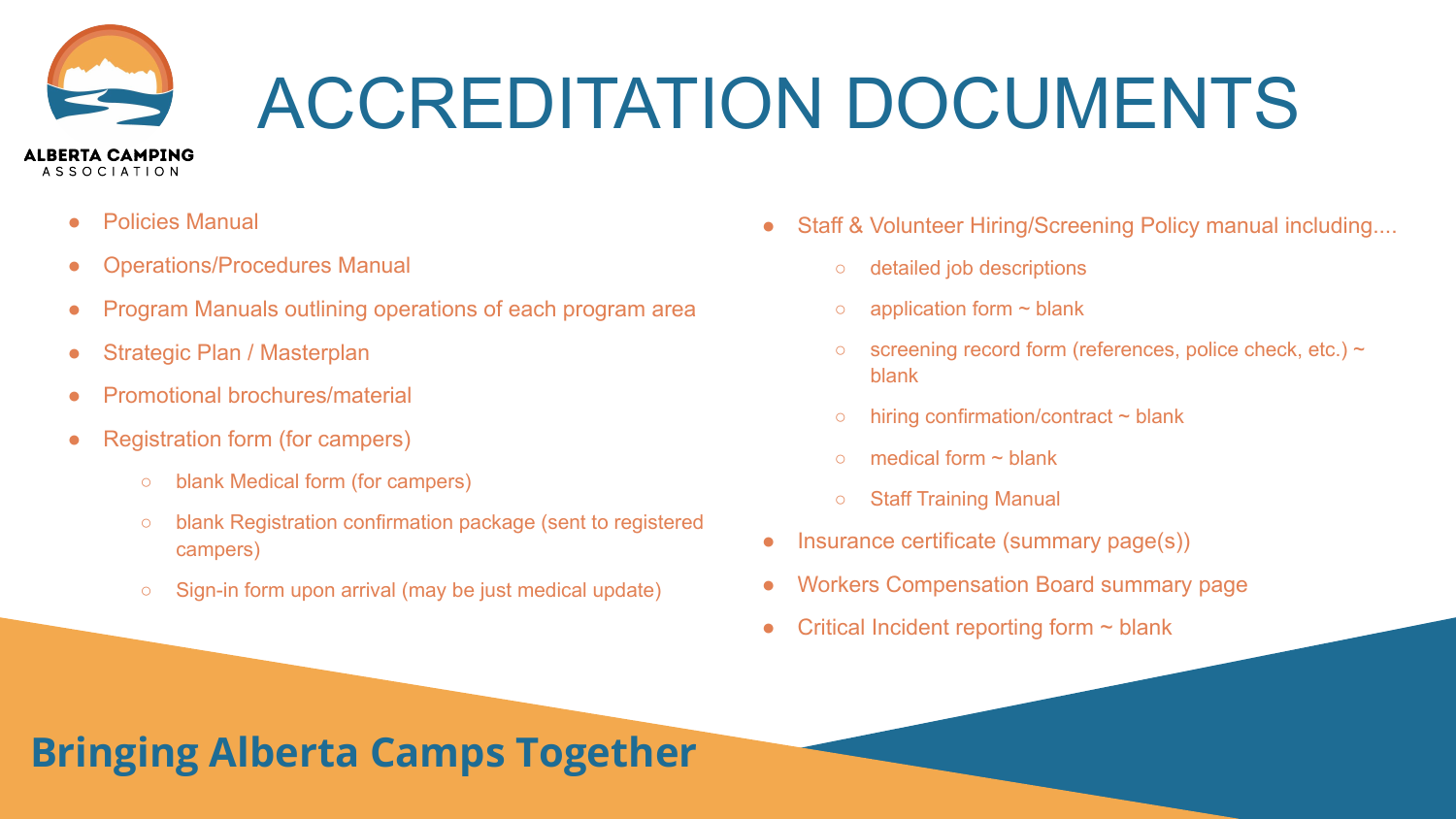

- The ACA office will put both visitors and the camp to be visited in touch
- These individuals will be responsible for arranging the details of the visit
	- Selecting a meeting time

- Arranging travel, ensuring visitors have directions
- $\circ$  Arranging for any meals to be eaten while at the site
- All visit details should be set by the end of June
- If, as a host camp, you have not been contacted to arrange these details, please contact the ACA office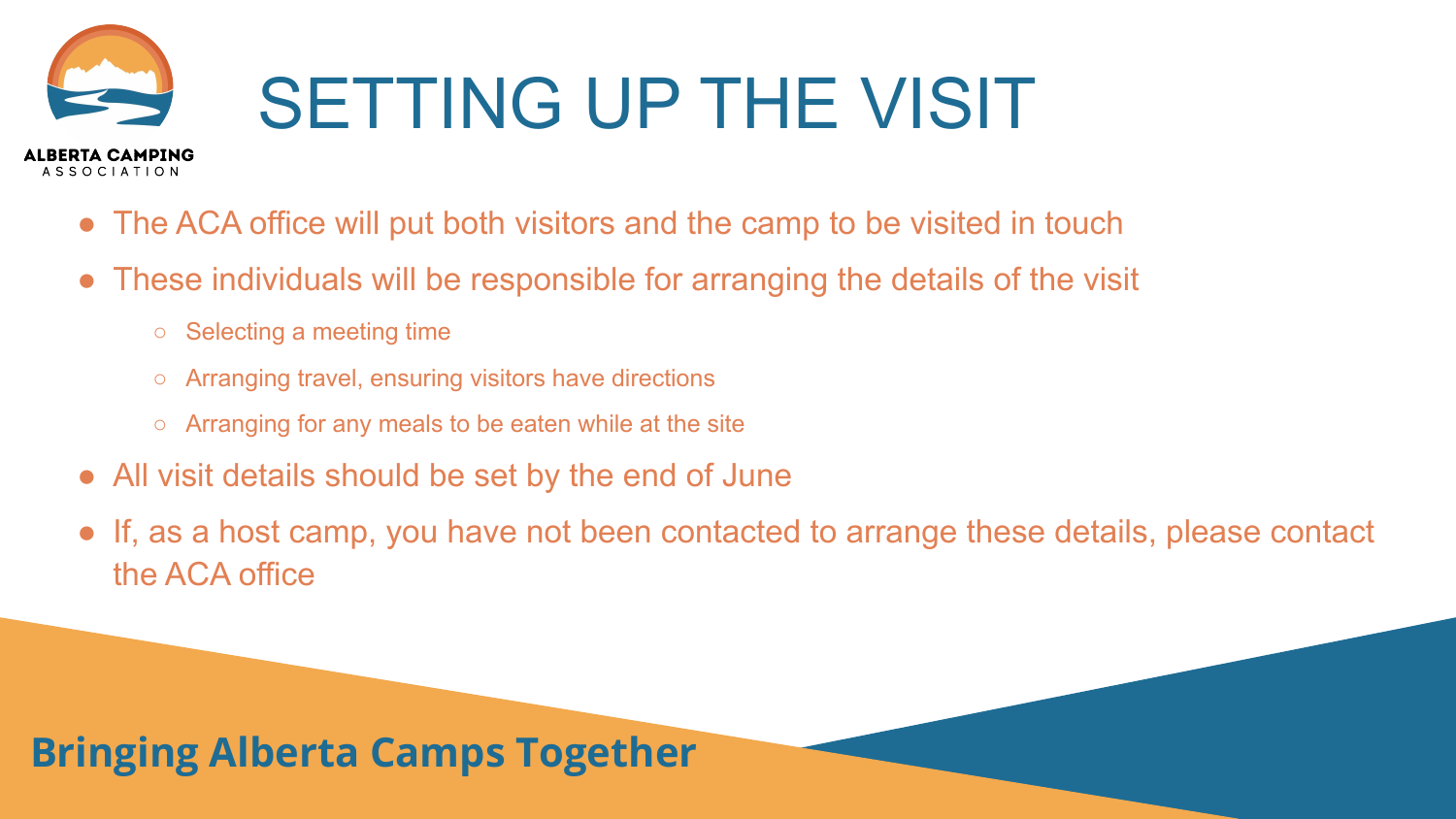

# WHAT TO EXPECT ON THE VISIT

#### **ALBERTA CAMPING ASSOCIATION**

- Upon arrival, the Visitors should be greeted and shown to the bathrooms (they may have just finished a long drive)
- The Visit Host and Visitors should sit down together in a quiet space (typically an office) and go through any documents which were incomplete or required follow-up
- They will then read through the standards, with the Visitors reading them off and the Host explaining if and how they meet the standard
- One of the Visitors will make notes on the Accreditor Tool
- The Host will then take the Visitors on a tour of the facility. This tour should include all buildings and program areas, and Visitors will be looking for specific standards items
	- Smoke detectors
	- Locked meds
	- First aid kits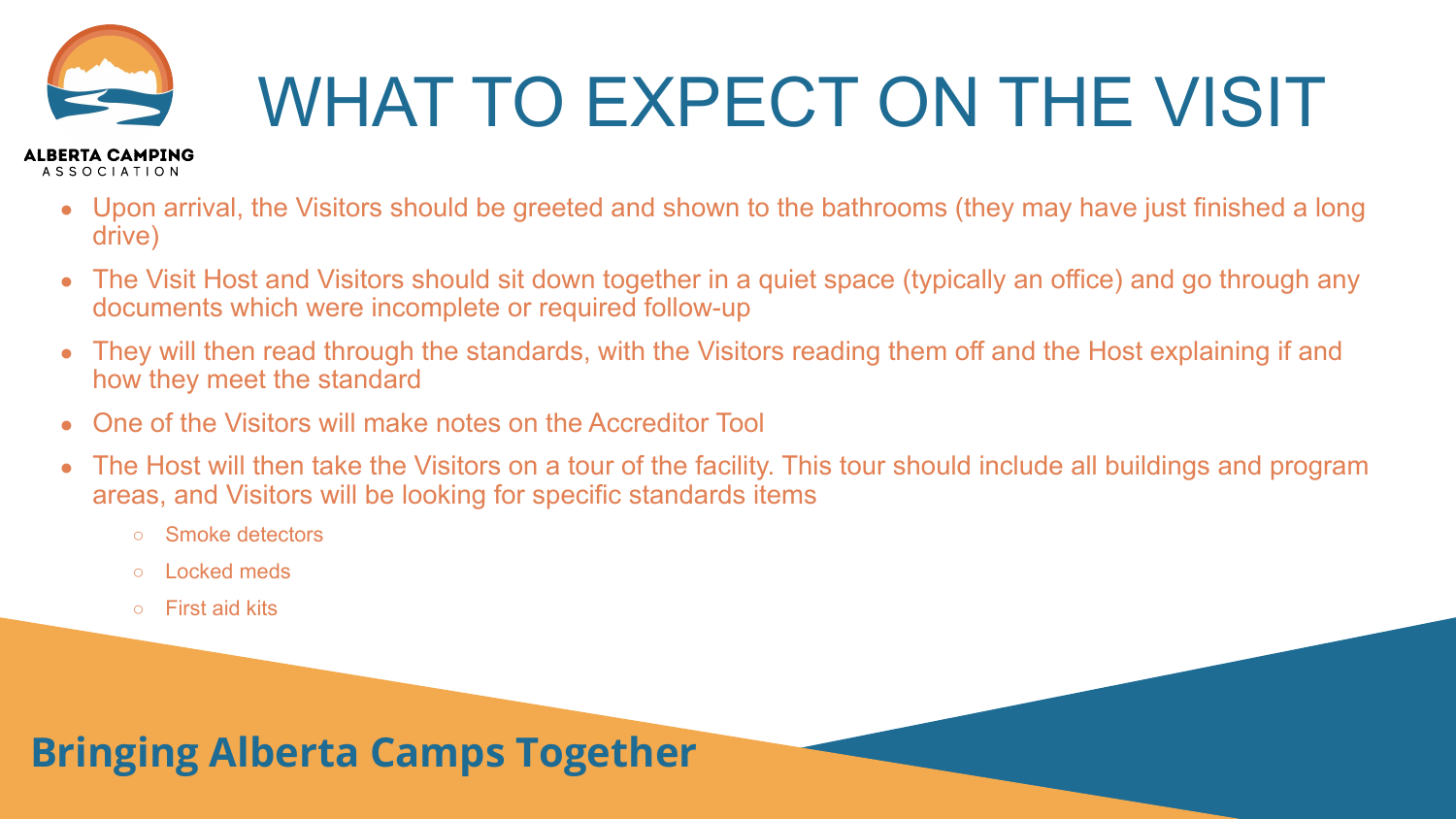

- The visitors may stop along the tour to ask staff clarifying questions, or may ask the Host to arrange for a brief interview with a seasonal or front-line staff member
- Allow time at the end of the tour for anyone to ask questions
- A copy of the Accreditor Tool should be made and left with the host camp (or if done digitally, sent to them)
- **Both parties should sign the Accreditor Tool**
- Visitors should ensure the Host is aware of any items being marked "non-compliant" so they may begin work on these items
- Both parties should thank each other for their time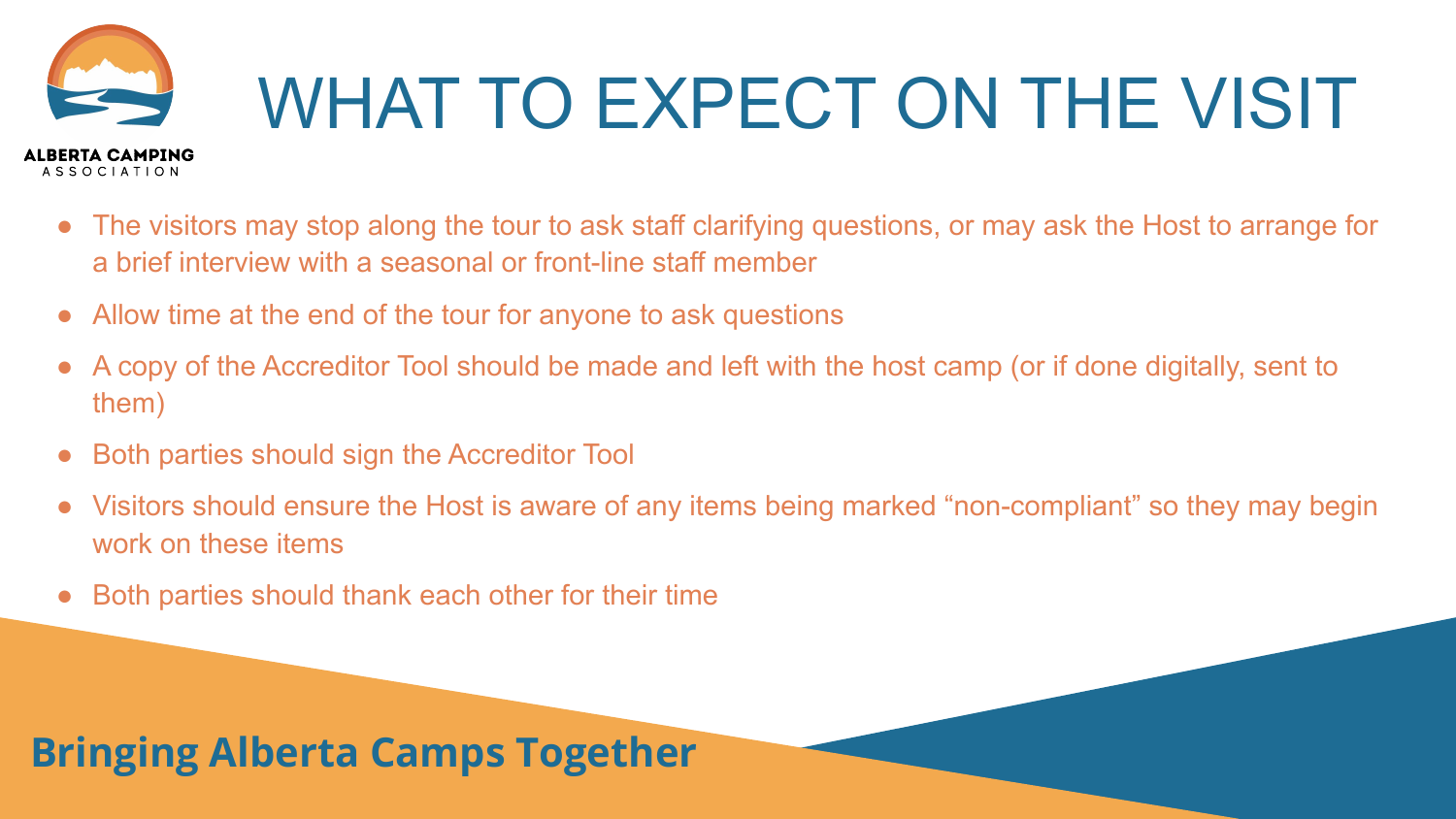

- Visitors should send a copy of the Accreditor Tool to the camp (or leave it there at the end of the visit) and to the Standards & Accreditation Committee Chair.
- The S&A Committee will review all visit reports in September, and letters will be sent to all camps indicating if they have been found compliant or non-compliant.
- Camps who are fully compliant will be brought before the ACA Board at a meeting in October for approval, and will then receive their official approval letter and new seal for their certificate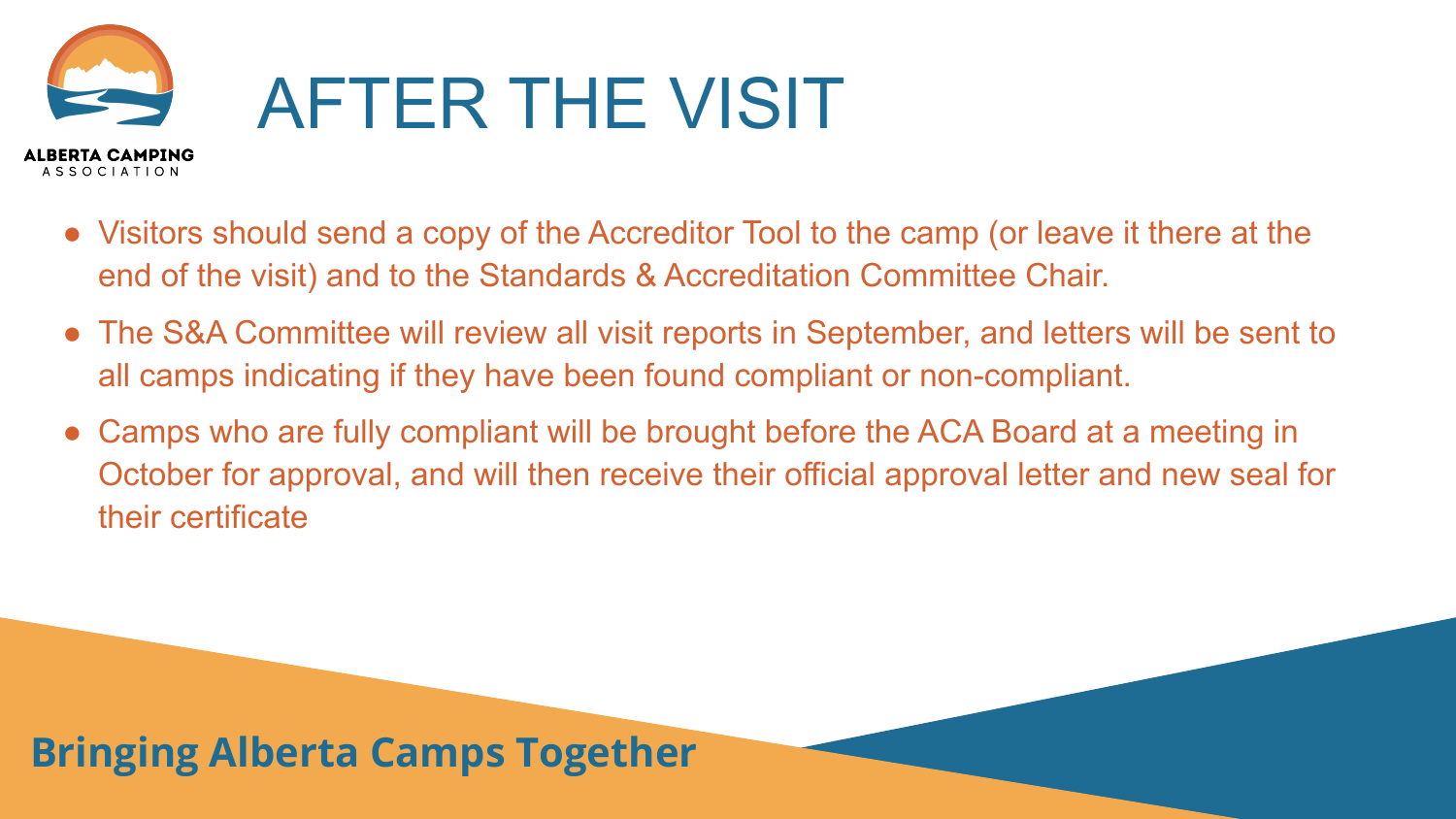

- Camps who have items of non-compliance will be informed of what these items are, and what steps they need to take to be in compliance.
- Camps will have until December 31st of the same year to send affirmation of their compliance, as outlined in their visit report letter to the Standards and Accreditation Committee. The S&A Chair will bring these camps to the board for approval as they are received.
- Camps with outstanding items on non-compliance after December 31st will be listed as "Accreditation Pending" for the following year, and will have until the end of the following year to come into compliance. If, by the end of the following year, the camp has not been able to meet all necessary standards, they will forfeit the ACcredited status, and must have a full visit again to renew their membership.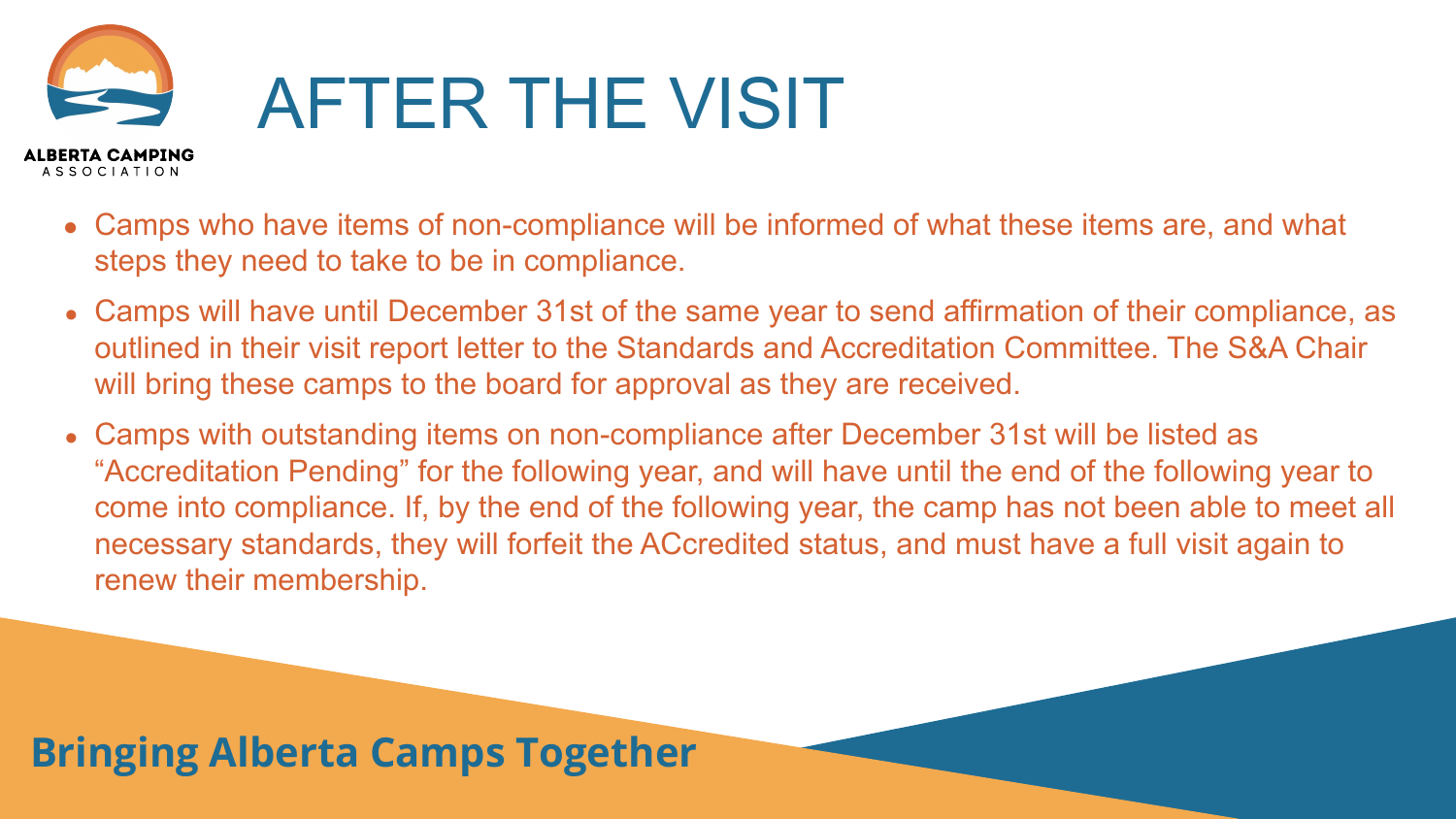### ADDITIONAL NOTES ALBERTA CAMPING

- To help balance the number of visits and volunteer visitors, we request that those receiving a visit send a visitor to another camp
- All visitors and hosts should familiarize themselves with the standards prior to the visit
- **Mileage covered for visitors**

**ASSOCIATION** 

- Authority of visitors
	- reporting
	- authority of recommendation
	- day-of observation
- Responsibility of camps
	- ongoing complianc<sup>e</sup>
	- ensuring their visit happens
	- submitting documents